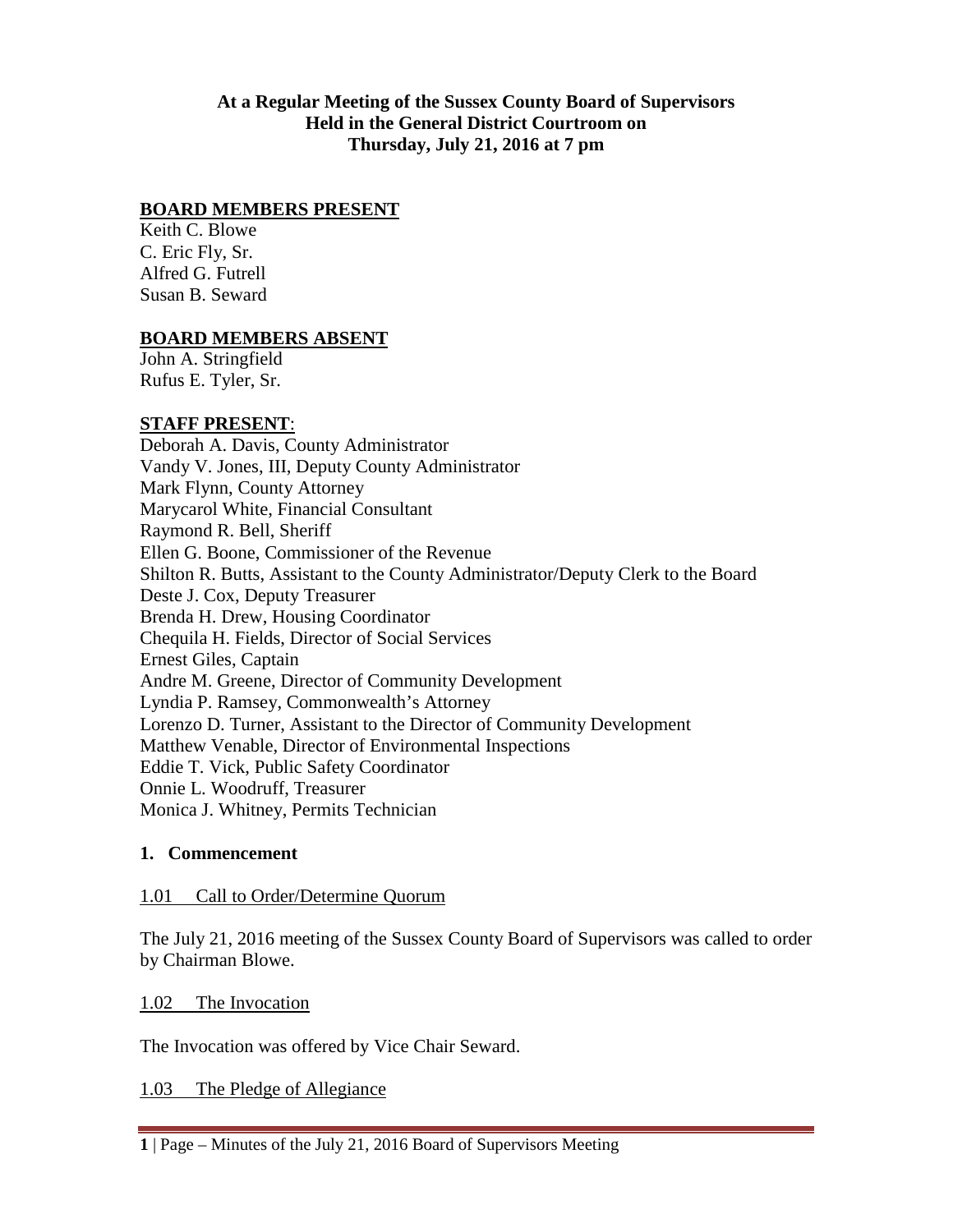The Pledge of Allegiance was recited by all.

### 1.04 Agenda Amendments

Under Item 10. New Business, item 10.3 Reconsideration of Tax Rate Ordinance, change title from "Reconsideration of Tax Rate Ordinance" to "Amend Tax Rate Ordinance".

## 1.05 Approval of Regular Agenda

ON MOTION OF SUPERVISOR SEWARD, seconded by SUPERVISOR FLY and carried: RESOLVED that the Sussex County Board of Supervisors hereby approves the July 21, 2016 regular agenda, inclusive of Under Item 10. New Business, item 10.3 Reconsideration of Tax Rate Ordinance, changing title from "Reconsideration of Tax Rate Ordinance" to "Amend Tax Rate Ordinance". Voting aye: Supervisors Blowe, Fly, Futrell, Seward

Voting nay: none

Absent: Supervisors Stringfield, Tyler

# **2. Approval of Consent Agenda**

County Administrator Davis requested that the minutes of the June 27, 2016 meeting be amended to reflect the reduction of the funding in the amount of \$1,049.00 in the budget for the Aide to Localities.

ON MOTION OF SUPERVISOR FLY, seconded by SUPERVISOR SEWARD and carried: RESOLVED that the Sussex County Board of Supervisors hereby approves the consent agenda inclusive of the following: (a) Minutes of June 16, (inclusive of the amendment to reflect the reduction of the funding in the amount of \$1,049.00 in the budget for the Aide to Localities) and June 27, 2016 meetings; (b) Approval of Warrants and Vouchers; and (c) Approval of Restoration of Funds, Sheriff's Department - \$350.00; (d) Approval of Restoration of Funds, Sheriff's Department - \$3,191.15; (e) Approval of Restoration of Funds, Sheriff's Department - \$2,975.70; (f) Accept and Appropriate Department of Criminal Justice Grant Funds for School Resource Officer Grant Program - \$32,595.00 State Funds, \$17,405.00 Local.

Voting aye: Supervisors Blowe, Fly, Futrell, Seward Voting nay: none Absent: Supervisors Stringfield, Tyler

### **3. Recognitions/Awards**

### 3.01 Introduction of Sussex County 4-H Agent, James Mason, Jr.

County Administrator Davis introduced Mr. James Mason, the new Associate Extension Agent for 4-H Youth Development.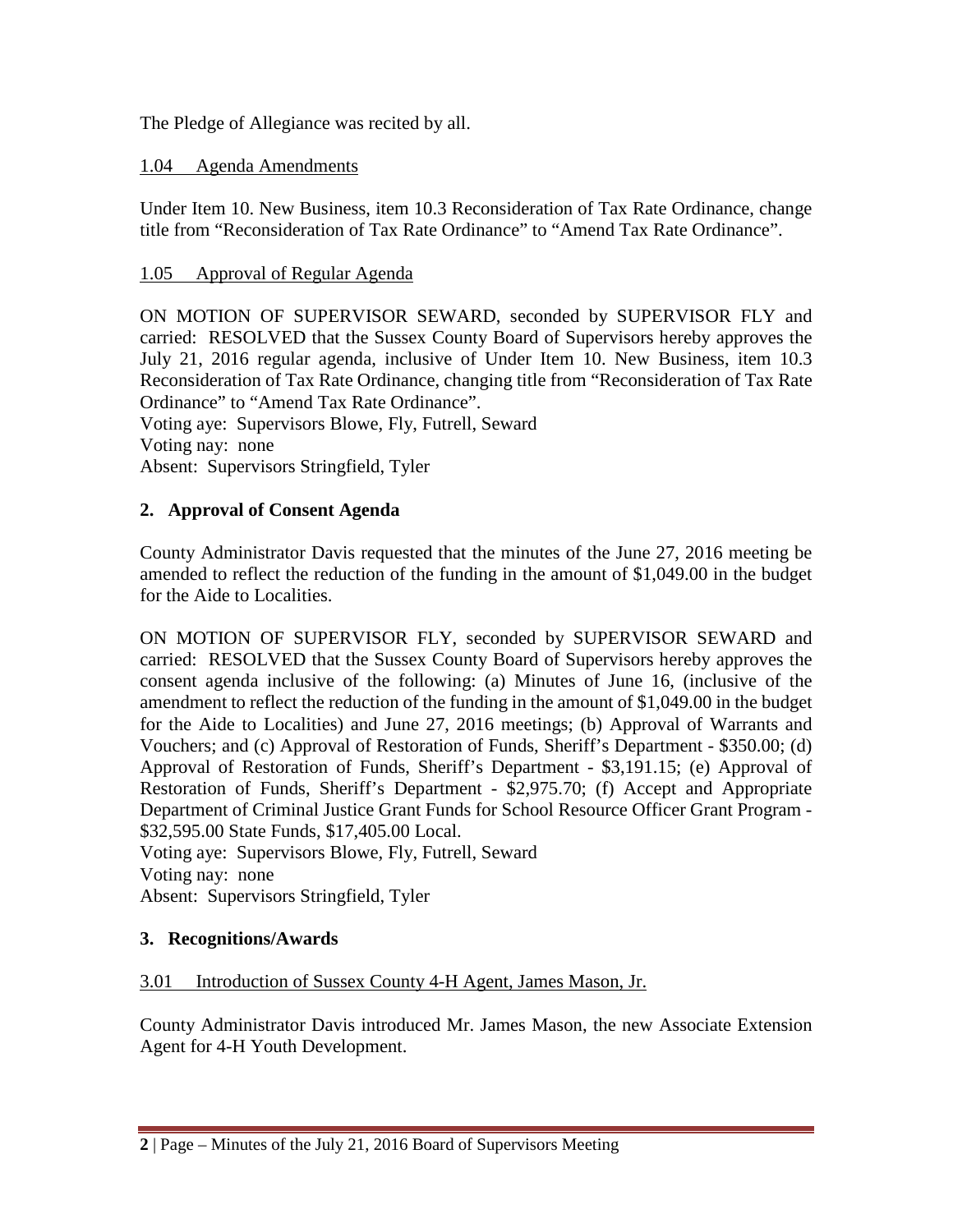Mr. Mason gave a brief report on his background and education. A copy of his resume is included in the Board packet.

## **4. Public Hearings**

### 4.01 Conditional Use Permit Application #2015-02, Verizon Wireless, applicant

Mr. Lorenzo D. Turner, Assistant to the Director of Community Development, provided the staff report for Conditional Use Permit Application #2015-02, Verizon Wireless, applicant.

Mr. Lorenzo Turner, Assistant to the Director of Community Development, reported that the applicant, Verizon Wireless, seeks a conditional use permit to construct and operate a new 199' monopole communication tower and related accessory improvements on a portion of tax map number 12-A-7 (consisting of 314.05 acres). The property in question (owned by Dr. Dale L. Cupp), is zoned A-1, General Agricultural District. The site in question is located at 22245 Cabin Point Road in the Blackwater Election District.

Verizon withdrew their request back in November of 2015 prior to the Board of Supervisors' public hearing. However, the applicant is now ready to proceed with the project and has requested that their application be rescheduled for public hearing (see attached).

### RECOMMENDATION – Approval

The Planning Commission held a public hearing on October 5, 2015 to consider this request and voted unanimously (12 - 0) to forward the request to the Board of Supervisors with a recommendation for approval subject to several conditions.

The staff report and supporting documents for the Board's review and consideration are included in Board packet.

To date, no opposition or concerns have been received from the public.

Public Comments

Comments were heard from:

- Lorie Schweller (Verizon Wireless)
- Jeff Holland (Zoning Control Verizon Wireless)

Board Comments – none

4.02 Conditional Use Permit Application #2016-02, Christopher A. Harrison, applicant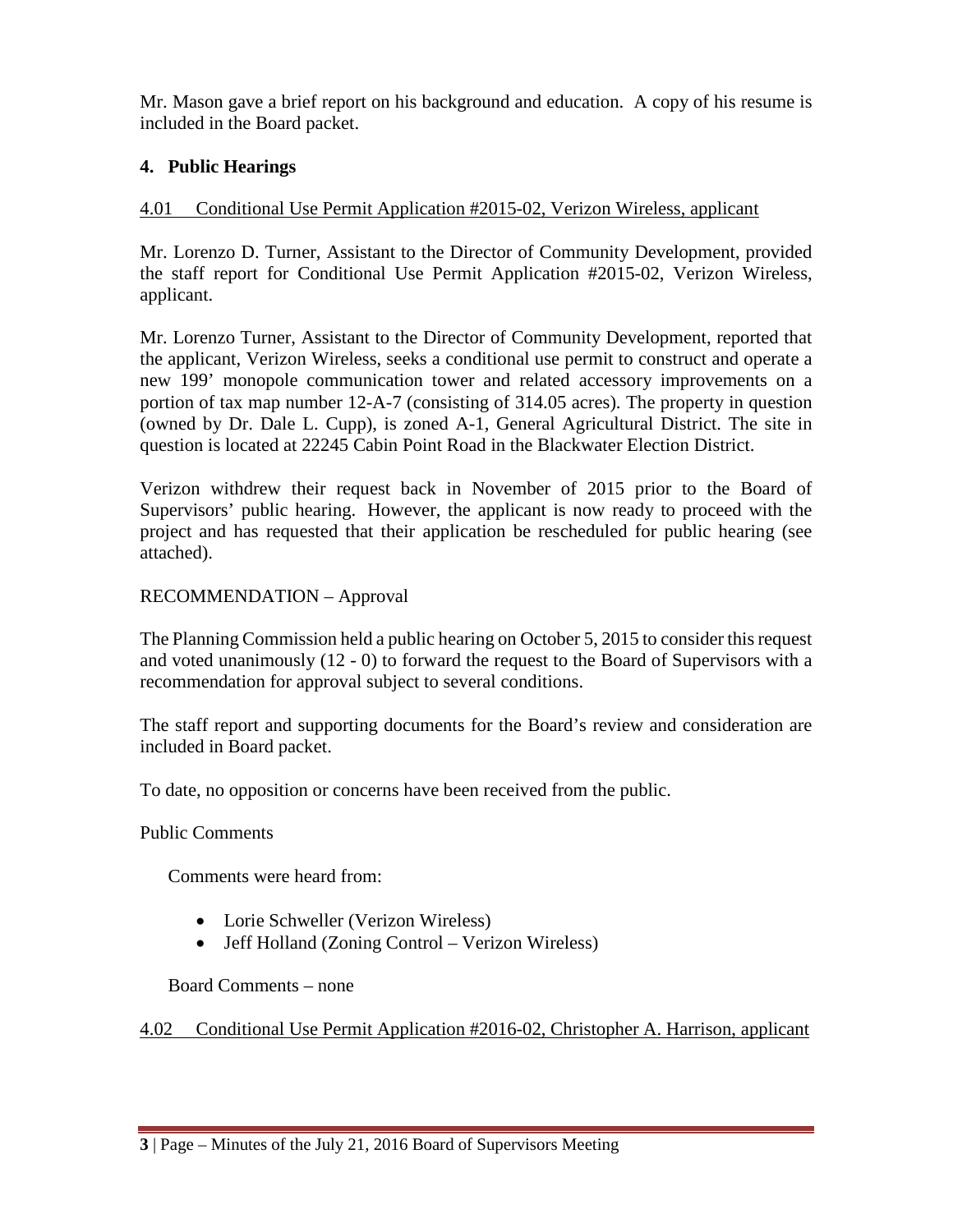Mr. Lorenzo D. Turner, Assistant to the Director of Community Development, provided the staff report for Conditional Use Permit Application #2016-02, Christopher Harrison, applicant.

The applicant, Christopher A. Harrison, seeks a conditional use permit to operate a commercial kennel (dog boarding facility) on tax map number 138-A-17 consisting of 1.90 acres. The parcel in question is zoned A-1, General Agricultural District which allows the proposed use with a conditional use permit. The address of the subject property is 12337 Bell Road, Jarratt, VA 23867. The site in question is located on the north line of Route 644 approximately 580 feet east of the intersection of Route 644 (Bell Road) and Route 645 (Owen Road) in the Henry Election District.

## RECOMMENDATION – Approval

The Planning Commission held a public hearing on June 6, 2016 to consider this request and voted unanimously  $(10 - 0)$  to forward the request to the Board of Supervisors with a recommendation for approval subject to several conditions.

The Planning Commission held a public hearing on June 6, 2016 to consider this request and voted unanimously **(10 – 0)** to forward the request to the Board of Supervisors with a recommendation for approval subject to several conditions. Due to several concerns from a Board member, the conditions have been amended as follows:

- 1. If required, the applicant shall secure and maintain a kennel permit from the County each year the facility is in operation.
- 2. The conditional use permit shall not be transferable or assignable.
- 3. All outstanding issues noted by the animal control office must be completed prior to operation.
- 4. The conditional use permit is for a dog boarding facility only. Any use other than a dog boarding operation is not allowed and requires approval from the Board of Supervisors.
- 5. The applicant shall adhere to all local and state regulations regarding the siting and operation of a dog boarding facility.
- 6. No more than 20 dogs will be kept at the proposed facility at any given time.

To date, no opposition or concerns have been received from the public.

The staff report and supporting documents are included in the Board packet for the Board's review.

Public Comments

Comments were heard from Christopher Harrison, applicant

### Board Comments

Comments were heard from Supervisors Seward and Futrell.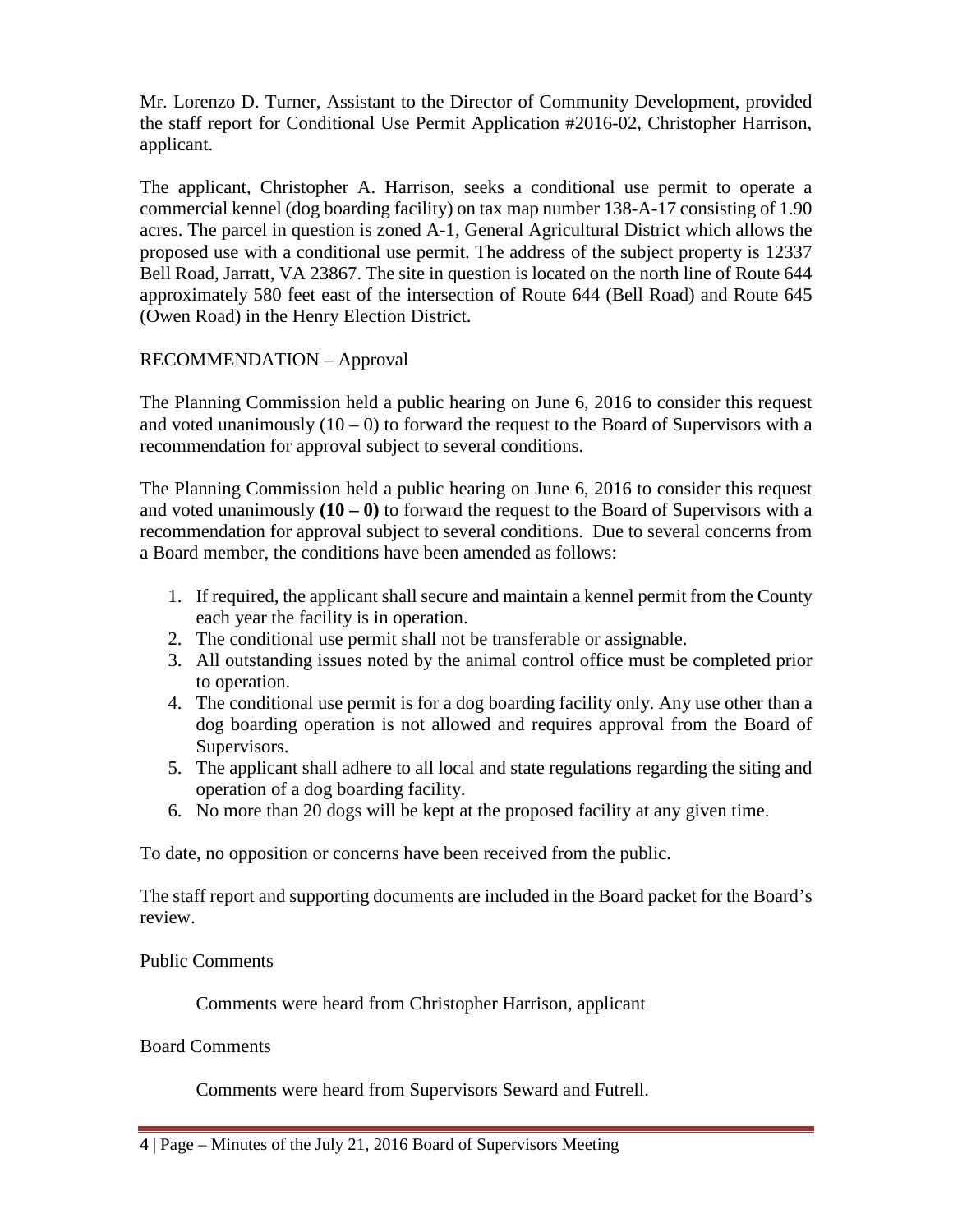#### 4.03 Comprehensive Plan Amendment #2016-01, Revisions to Chapter IX (Land Use Development) and Chapter X (Plan for the Future and Countywide Plan)

Ms. Monica J. Whitney, Permits Technician, provided the staff report for the Comprehensive Plan Amendment #2016-01, Revisions to Chapter IX (Land Use Development and Chapter X (Plan for the Future).

## BACKGROUND

Beginning the Spring of 2015, staff and the Planning Commission (with assistance from the Crater Planning District Commission) have been updating the Comprehensive Plan. Funding, intended to be used to hire a consultant to assist with the Comp Plan update, was cut from the County's budget in 2014. Due to the budgetary cut and the amount of work involved with updating a Comprehensive Plan, the Planning Commission has been revising the Comprehensive Plan in parts/sections and recommending the revisions to the Board of Supervisors for approval in accordance with Section 15.2-2228 of the Code of Virginia.

### RECOMMENDATION

The Planning Commission held meetings in April and May of 2016 to discuss the proposed amendments to chapters IX and X of the Comprehensive Plan. A public hearing was held on June 6, 2016 to solicit public input. Following the public hearing, the Commission voted unanimously  $(10 - 0)$  to forward this matter to the Board of Supervisors with a recommendation that the Board: (1) accept the amendment, (2) replace Chapters IX and X accordingly, and (3) approve Comprehensive Plan Amendment #2016-01.

### PUBLIC COMMENTS – none

### BOARD COMMENTS

Comments were heard from Supervisors Blowe, Seward, and Futrell.

Chairman Blowe stated for the record that in the coming years, the County's budget process should be linked with the comprehensive plan along with any infrastructure projects to make sure that we are adequately funding and moving forward.

4.04 Return to Open Session

Chairman Blowe ended the Public Hearing and returned to Open Session.

### 4.05 Action on Public Hearing Items

ON MOTION OF SUPERVISOR SEWARD, seconded by SUPERVISOR FLY and carried: RESOLVED that the Sussex County Board of Supervisors hereby approves and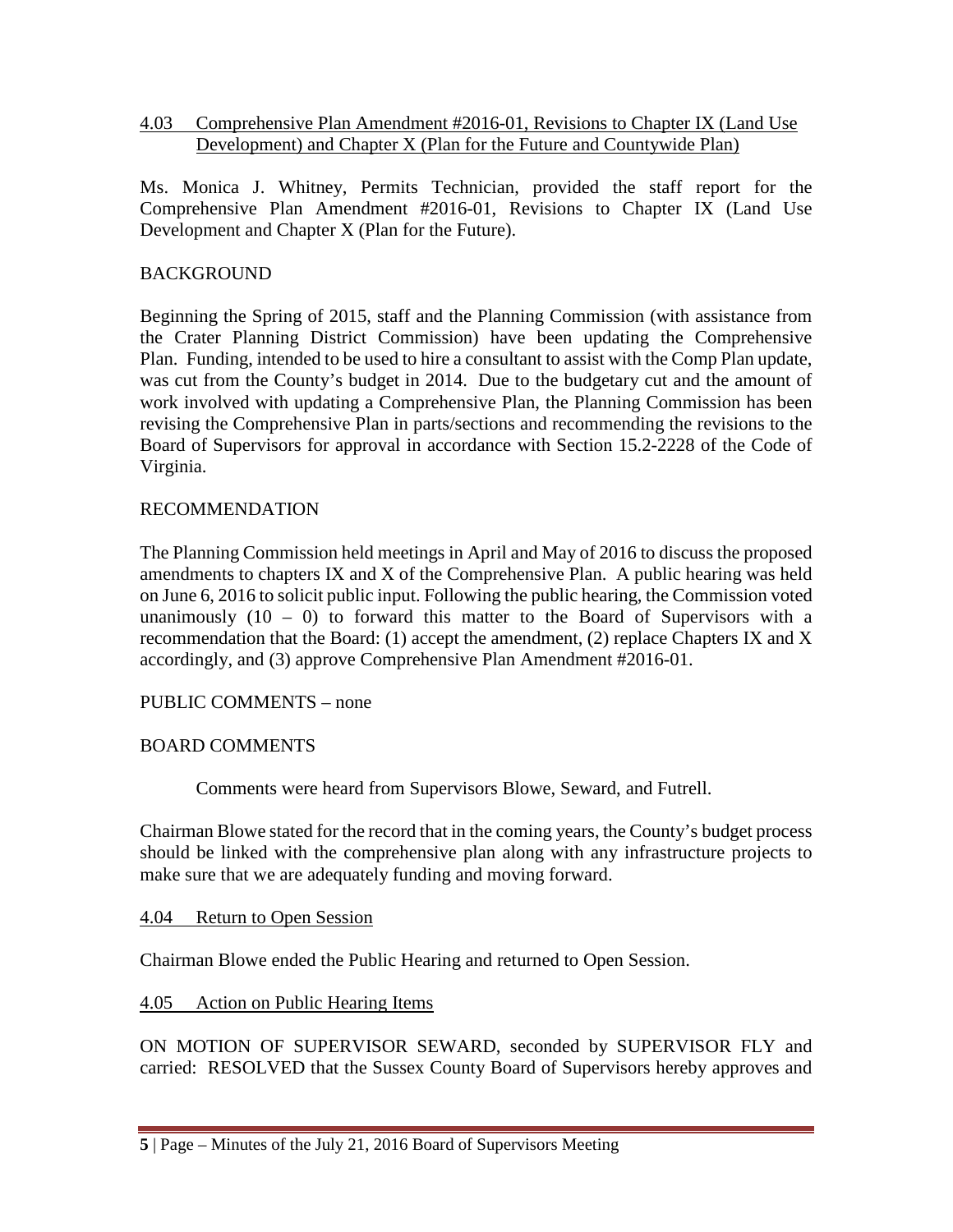accepts Conditional Use Permit Application #2015-02, Verizon Wireless, applicant, subject to several conditions. Voting aye: Supervisors Blowe, Fly, Futrell, Seward Voting nay: none Absent: Supervisors Stringfield, Tyler

ON MOTION OF SUPERVISOR SEWARD, seconded by SUPERVISOR FLY and carried: RESOLVED that the Sussex County Board of Supervisors hereby approves Conditional Use Permit Application #2016-02, Christopher A. Harrison, applicant, with the additional requirements:

- 1. If required, the applicant shall secure and maintain a kennel permit from the County each year the facility is in operation.
- 2. The conditional use permit shall not be transferable or assignable.
- 3. All outstanding issues noted by the animal control office must be completed prior to operation.
- 4. The conditional use permit is for a dog boarding facility only. Any use other than a dog boarding operation is not allowed and requires approval from the Board of Supervisors.
- 5. The applicant shall adhere to all local and state regulations regarding the siting and operation of a dog boarding facility.
- 6. No more than 20 dogs will be kept at the proposed facility at any given time.

Voting aye: Supervisors Blowe, Fly, Futrell, Seward

Voting nay: none

Absent: Supervisors Stringfield, Tyler

ON MOTION OF SUPERVISOR FLY, seconded by SUPERVISOR SEWARD and carried: RESOLVED that the Sussex County Board of Supervisors hereby table the Comprehensive Plan Amendment #2016-01, Chapter IX (Land Use and Development) and Chapter X (Plan for the Future Land Use and County-wide Goals) to the August 18, 2016 Board of Supervisors' meeting to allow the Board members time to review information. Voting aye: Supervisors Blowe, Fly, Futrell, Seward

Voting nay: none

Absent: Supervisors Stringfield, Tyler

# **5. Appointments**

# 5.01 Appointment to Building Code Appeals Board

County Administrator Davis stated that the term of Mr. Keith Cox, 35360 Shingleton Road, Waverly VA 23890 expired on June 30, 2016. Mr. Cox is eligible for reappointment; staff has communicated with Mr. Cox and he has agreed to serve again if reappointed. A copy of the current roster follows this summary sheet.

ON MOTION OF SUPERVISOR FLY, seconded by SUPERVISOR SEWARD and carried: RESOLVED that the Sussex County Board of Supervisors reappoints Mr. Keith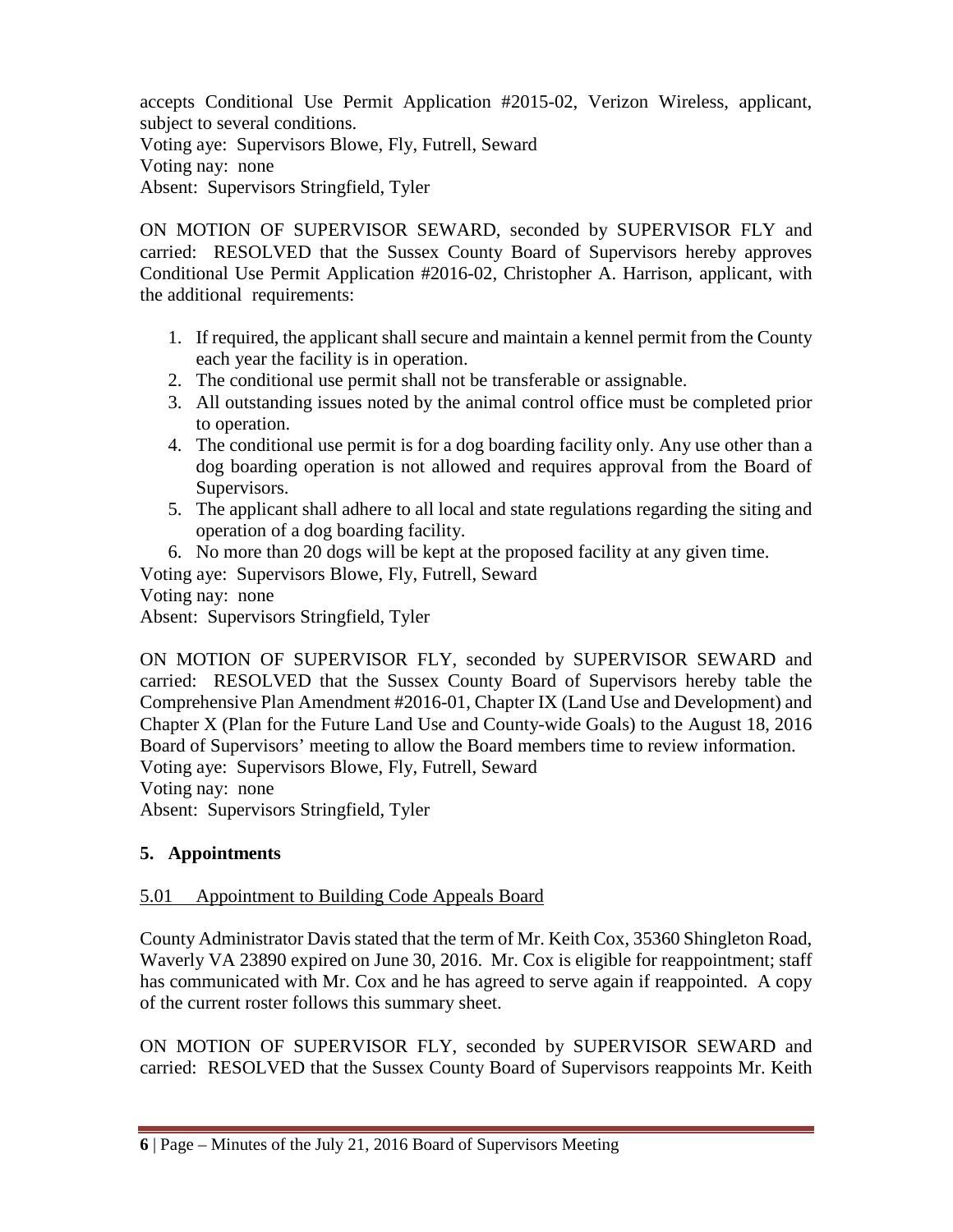Cox, 35360 Shingleton Road, Waverly VA 23890 to the Sussex County Building Code Appeals Board for a term of three (3) years, expiring June 30, 2019. Voting aye: Supervisors Blowe, Fly, Futrell, Seward Voting nay: none Absent: Supervisors Stringfield, Tyler

#### 5.02 Appointment to Industrial Development Authority (IDA) Board of Directors

County Administrator Davis stated there is still a vacancy on the Industrial Development Authority Board of Directors due to Mr. Bruce Spencer not desiring to serve again. An appointment is needed to fill the term to expire May 15, 2017.

A copy of the current roster is included in the Board packet.

*This item will be placed on the August 18, 2016 Board of Supervisors' meeting agenda. Chairman Blowe asked that the Planning Commission assist with a recommendation.*

#### **6. Action Items**

#### 6.01 Board's 2016 Priorities Update

Deputy County Administrator Jones gave a brief overview of the monthly update of Board's 2016 Priorities adopted earlier in the year.

Under Economic Development, Deputy County Administrator Jones reported that the County Newsletter was updated from ongoing status to complete status. The newsletter will be issued periodically. The next issue is scheduled for September 2016. Deputy County Administrator Jones noted that on County Clean-up, Mr. Matt Venable, Director of Environmental Inspections, has been working with Atlantic Waste in regards to the convenience sites.

Under Broadband, Deputy County Administrator Jones noted that Verizon wireless application that was discussed previously was approved. The new tower should help with vacant spots. Deputy County Administrator Jones stated that in addition to cell coverage it should allow some of the wireless, broadband service to better serve in that area. The other items are ongoing.

Under Strategic Plan, Deputy County Administrator Jones noted that the Board has scheduled a planning session in October 2016 to discuss strategic planning.

Under FY 2017 Budget, Deputy County Administrator Jones stated that the budget was approved at the Special Meeting held on Monday, June 27, 2016. Deputy County Administrator Jones stated that Board packets are being posted electronically. County Administration has been working with the Sheriff's Department for wireless devices which has now been delivered to County Administration.

6.02 Town of Waverly –  $5^{\text{th}}$  Annual Night Out Celebration

**<sup>7</sup>** | Page – Minutes of the July 21, 2016 Board of Supervisors Meeting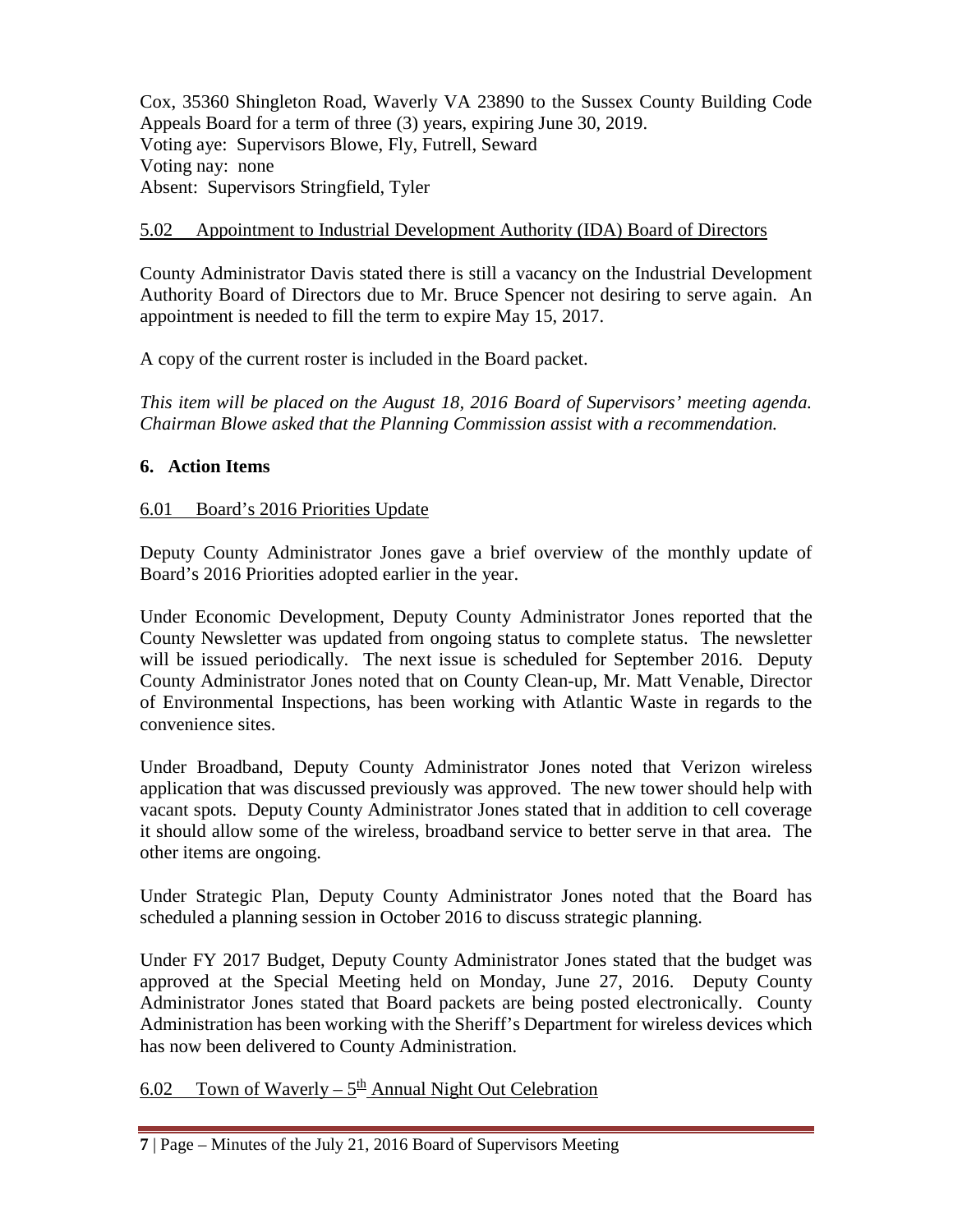Each year on the first Tuesday of August, communities across the United States come together to promote a Police Community Partnership through crime, drug and violence awareness prevention and neighborhood unity.

County Administrator Davis stated that the Town of Waverly's 5<sup>th</sup> Annual National Night Out Celebration is Tuesday, August 2, 2016 from 3 p.m. to 8 p.m. at the Ruritan Baseball Field located at 245 Bank Street.

County Administrator Davis stated that the Town of Waverly is requesting that various businesses make a monetary donation and/or sponsor the event.

County Administrator Davis stated that if the Board of Supervisors desires to assist in sponsoring this event, please let staff know of its wishes.

The Board did not take any action on this item.

#### 6.03 Airfield 4-H Conference Center "Boo-Grass" Festival

The Airfield 4-H Conference Center is hosting a 2-Day "Boo-Grass by the Lake and Ghostly Get Together Party" on October 28  $& 29, 2016$ . The event will help the 4-H youth to go to summer camp.

County Administrator Davis stated that the Airfield 4-H Conference Center is requesting that community partners consider making a donation to help sponsor the event.

Supporting documentation is included in the Board packet.

If the Board of Supervisors desires to assist in sponsoring this event, please let staff know of its wishes.

The Board did not take any action on this item.

#### 6.04 VHDA Memorandum of Understanding

Ms. Brenda H. Drew, Housing Program Coordinator, stated that VHDA has created a Rental Unit Accessibility Modification Grant Program ("RUAM Grant Program") to support accessibility modifications to rental units for income qualified Virginia residents with disabilities. Ms. Drew gave a brief report of the RUAM Grant Program. She stated that she considers it an incidental program to make the tenant and landlord aware of the Fair Housing Act's requirement regarding reasonable accommodations and modifications such that may be eligible through the RUAM Grant Program.

Ms. Drew stated that this service has been provided in the past. They receive referrals from individuals with disabilities requiring modifications to their home. They assist these individuals with the completion of the applications and submitting all required documentation to VHDA.

**<sup>8</sup>** | Page – Minutes of the July 21, 2016 Board of Supervisors Meeting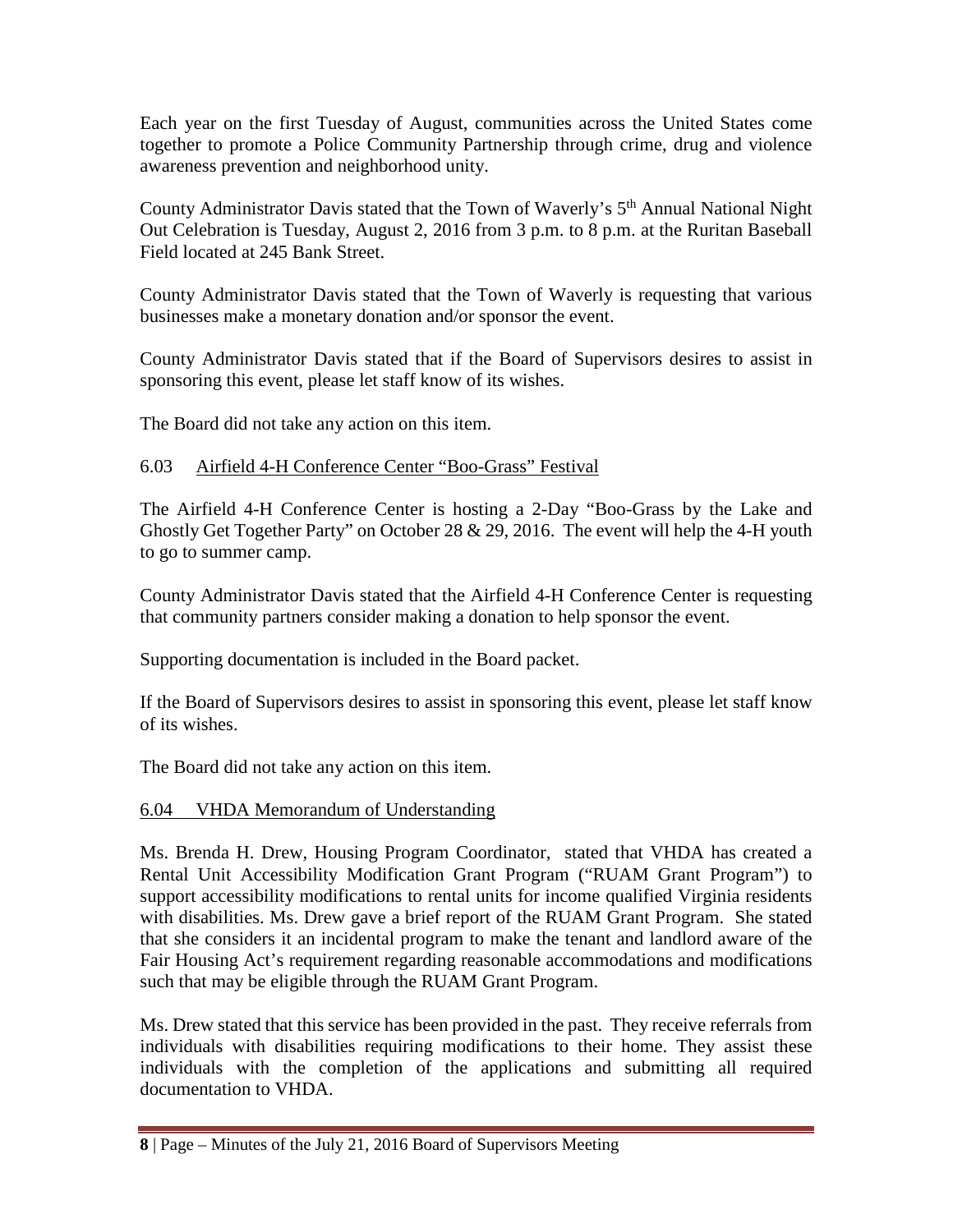Supporting documentation and more detail is included in the Board packet.

*This item has been tabled until discussion of Item 7.02.*

## 6.05 General Reassessment Services

County Administrator Davis stated that the advertisement of the Request For Proposals (#2016-02 – General Reassessment Services) was listed in the Sussex Surry Dispatch and Richmond Times Dispatch, placed on the County's website and listed with the Department of General Services. There were eleven (11) firms listed with the Department of General Services.

Staff received two (2) responses to our proposals, Pearson Appraisal Services, Inc. of Richmond VA and Wampler Eanes Appraisal Group of Daleville VA. Lane Real Estate Appraisals and Wingate Appraisal Service notified us that neither of them were in a position to submit a proposal at this time.

Under the Selection Process section of the RFP (a copy was included in the June 16, 2016 Board packet and is also included in this packet for reference) indicated that representatives from the Board of Supervisors will review all proposals and select a minimum of three (3) for interviews.

Both proposals have been shared with the Commissioner of the Revenue.

County Administrator Davis has been authorized to schedule a date for the interviews that the Vice Chair of the Board of Supervisors, the County Administrator, Deputy County Administrator and Commissioner of the Revenue meet with the two respondents and be prepared to make a recommendation approving a contract.

NOTE: Staff has received a letter from a citizen (Mrs. Helen Harrell, 25380 Harrell Road, Jarratt VA 23867) in opposition to the general reassessment. (A copy of the letter is included in the Board packet).

### 6.06 Approval of Worker's Compensation Panel of Physicians

County Administrator Davis stated that the panel of physicians was last updated October 2004. The proposed panel was reviewed by staff and the Virginia Association of Counties Risk Pool (VACORP), our insurance carrier.

The proposed panel of physicians includes Waverly Medical Center, Colonial Heights Medical Center, Sentara Family Medicine Physician (Wakefield), Emporia Medical Associates, BetterMed Urgent Care – Prince George, and Patient First – Colonial Heights.

The proposed panel of physicians for our workers' compensation program as well as the current proposed panel is included the Board packet.

**<sup>9</sup>** | Page – Minutes of the July 21, 2016 Board of Supervisors Meeting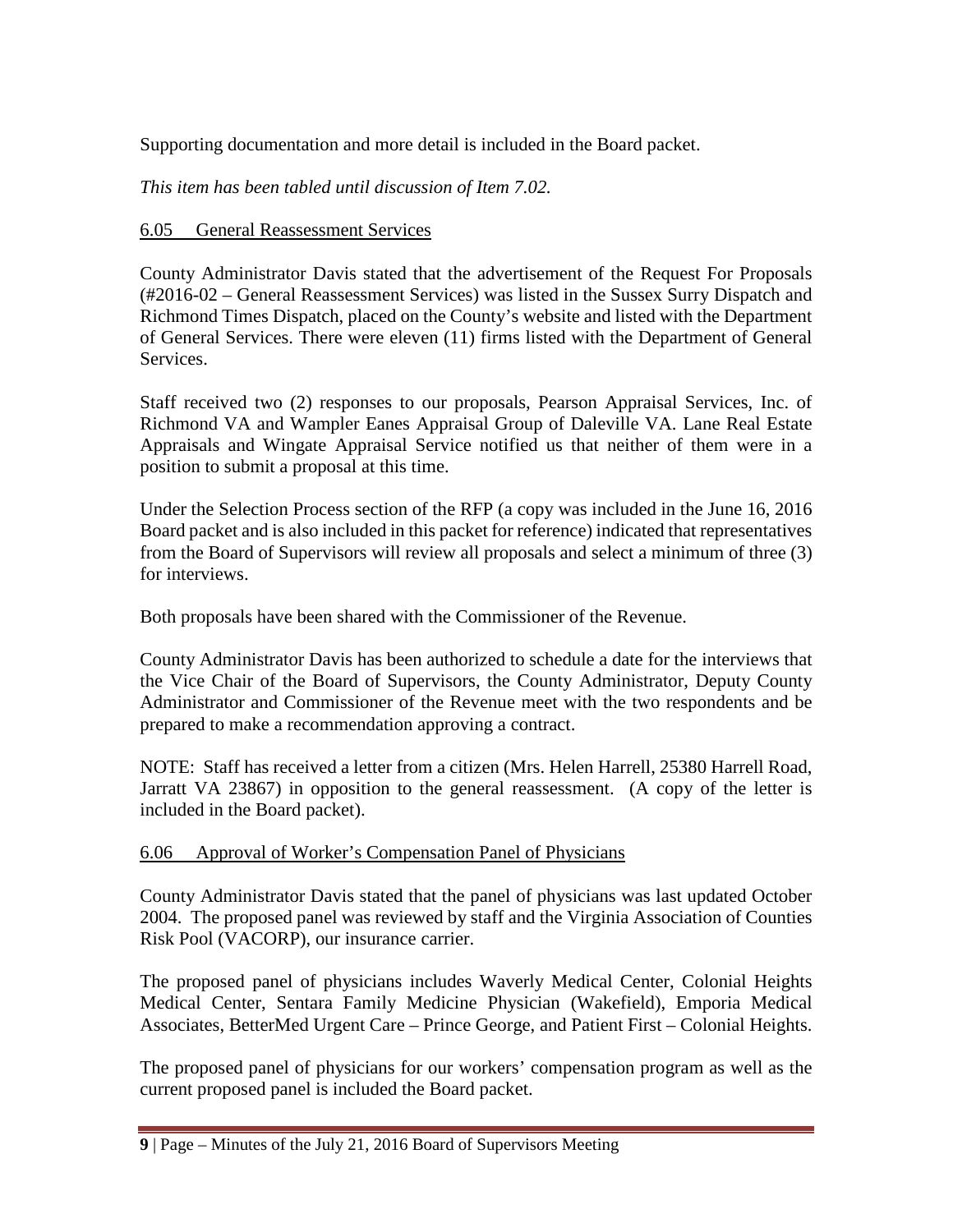Mrs. Louise R. Brucato, Payroll Clerk, has communicated with all of the physicians listed. They have all agreed to participate if accepted and approved by the Board of Supervisors. Stony Creek Medical Center was contacted as well; however, they opted not to participate.

ON MOTION OF SUPERVISOR FLY, seconded by SUPERVISOR SEWARD and carried: RESOLVED that the Sussex County Board of Supervisors hereby approves of the Panel of Physicians for Sussex County Worker's Compensation Program as presented. Voting aye: Supervisors Blowe, Fly, Futrell, Seward Voting nay: none Absent: Supervisors Stringfield, Tyler

## 6.07 Virginia's Gateway Region (VGR) Request for Letter of Confirmation

County Administrator Davis provided a letter to the Board members from Virginia's Gateway Region, dated November 18, 2015. County Administrator Davis stated that this letter was actually Virginia's Gateway Region's budget request. County Administrator Davis stated that at that time they were requesting a \$5,000.00 increase. It was included in the budget information when sent to the Board. The Board asked staff to do level funding and asked for some small reductions in the budget. County Administrator Davis stated that a letter of confirmation was also given to Chairman Blowe as support for the \$5,000.00 increase should the Board approve it. County Administrator Davis also stated that she had spoken with Ms. Chapline and expressed to her that the Board has adopted its budget and the funding for VGR was approved in the amount of \$27,050.00.

Chairman Blowe stated some of the benefits of Virginia's Gateway Region. Chairman Blowe stated that this is the first time that Virginia's Gateway Region is asking for an increase of the localities they support. He stated that the original amount requested was \$32,050.00; however, \$27,050.00 level funding was approved for a difference of \$5,000.00. Chairman Blowe is asking for approval for the \$5,000.00 increase.

Chairman Blowe requested that this item be presented at the September 2016 Board of Supervisors meeting.

# 6.08 FOIA – Rights and Responsibilities/FOIA Officer

County Attorney Mark Flynn stated starting July 1, 2016 HB 818 was enacted to require local public bodies with a population greater than 250 to post a FOIA rights and responsibilities document on their public government website. The bill also requires all local public bodies that are subject to FOIA to designate and identify contact information for at least one FOIA officer whose responsibility is to serve as a point of contact for members of the public in requesting public records and to coordinate the public body's compliance with the provisions of FOIA. The bill does not require you to hire additional staff, but does require you to designate a particular person on your staff that the public can contact for FOIA inquiries. The FOIA officer must possess specific knowledge of the provisions of FOIA and be trained at least annually by legal counsel for the public body,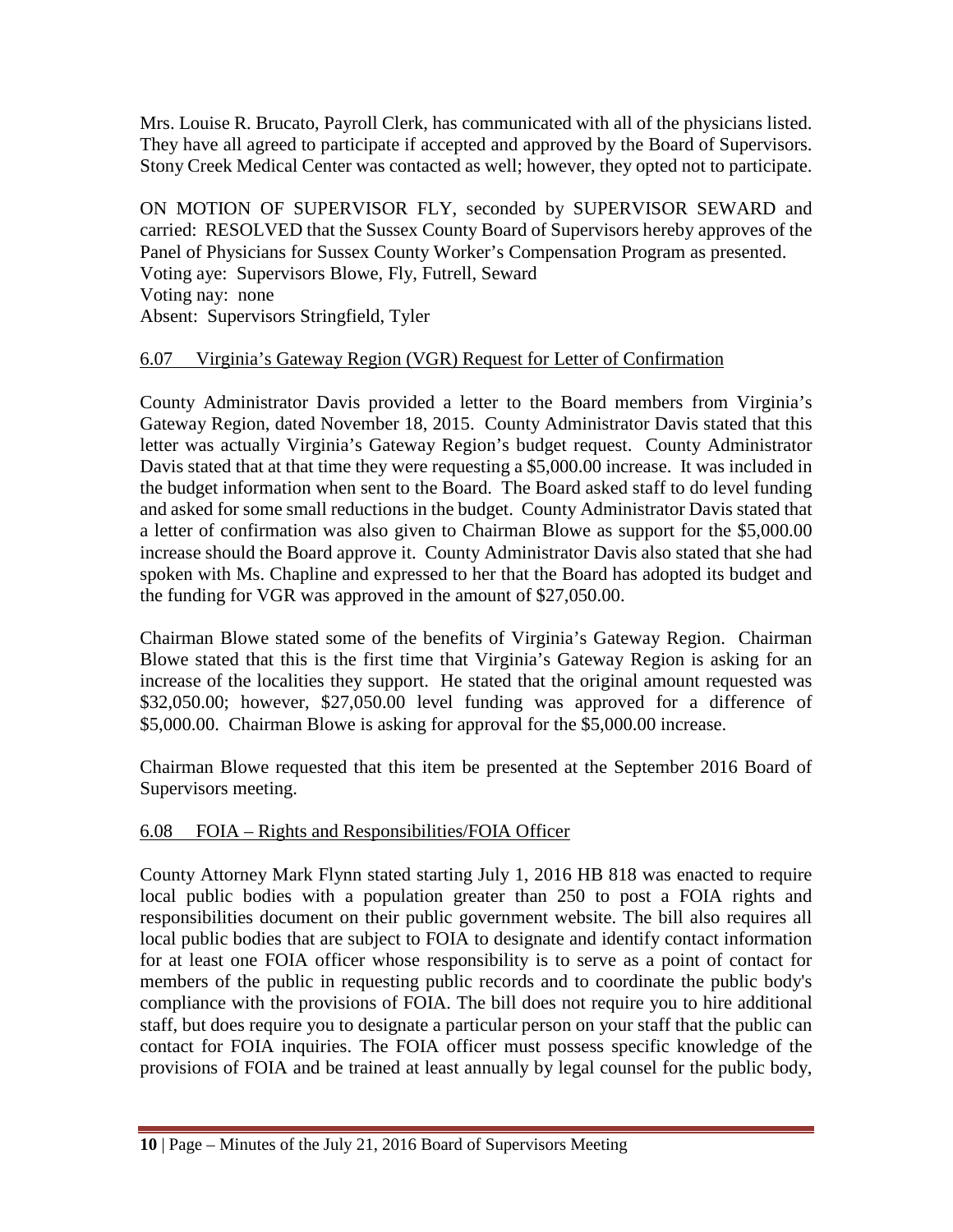or by the Virginia Freedom of Information Advisory Council. Similar requirements have applied to certain state public bodies for a number of years.

The FOIA Council plans to host free FOIA training webinars which were slated to start in June, and continue in July and August of 2016, and then once per year thereafter. These webinars will focus on making and responding to requests for public records, and are expected to last 1.0 - 1.5 hours. These webinars have not yet been scheduled, but specific times and dates will be publicized once they are set. Additionally, the required annual FOIA training may also be provided by your local government attorney.

Sussex County FOIA's Rights and Responsibilities have been completed and reviewed by the County Attorney (Mark Flynn) and were placed on the website prior to July 1, 2016.

Deputy County Administrator Vandy V. Jones, III is the County's FOIA Officer.

A copy of Sussex County FOIA's Rights and Responsibilities is included in the Board packet.

ON MOTION OF SUPERVISOR FLY, seconded by SUPERVISOR SEWARD and carried: RESOLVED that the Sussex County Board of Supervisors hereby ratifies the FOIA Rights and Responsibilities and approves of the assignment of Vandy V. Jones, III, Deputy County Administrator as FOIA Officer.

Voting aye: Supervisors Blowe, Fly, Futrell, Seward Voting nay: none Absent: Supervisors Stringfield, Tyler

# 6.09 Radio System Contingency

At the June 27, 2016 Board meeting, Deputy County Administrator, Vandy V. Jones, III, provided a brief information update on the Radio System Contingency on actions required to continue the Radio System Project.

The County is nearing the end of the project, the equipment has been received. Now that the contractor/vendor has reached a certain point in the project (which is estimated to be completed by the end of the calendar year) the costs are more definitive. Deputy County Administrator Jones reported that according to documentation and speaking with former employees that were previously working on the project, there had been a recommendation from the Finance Director for funding to complete this project which would be \$2.8 million allocation that would bring the total funding for this project to \$4.8 million. However, the funding that was adopted by the Board at that time was \$2.4 million, not \$2.8 million. After staff's research, it appears that the \$400,000.00 difference came from the \$400,000.00 that Mr. Eddie Vick, the Public Safety Coordinator, had placed in the contingency for the entire project. The County had a received a contract from Harris Corporation with specific numbers. Deputy County Administrator Jones stated that in conversations, the allocation was made closest to the contract amount versus what was in the contingency. The rationale used for this decision was that the County would work to the amount adopted by the Board versus the contract amount.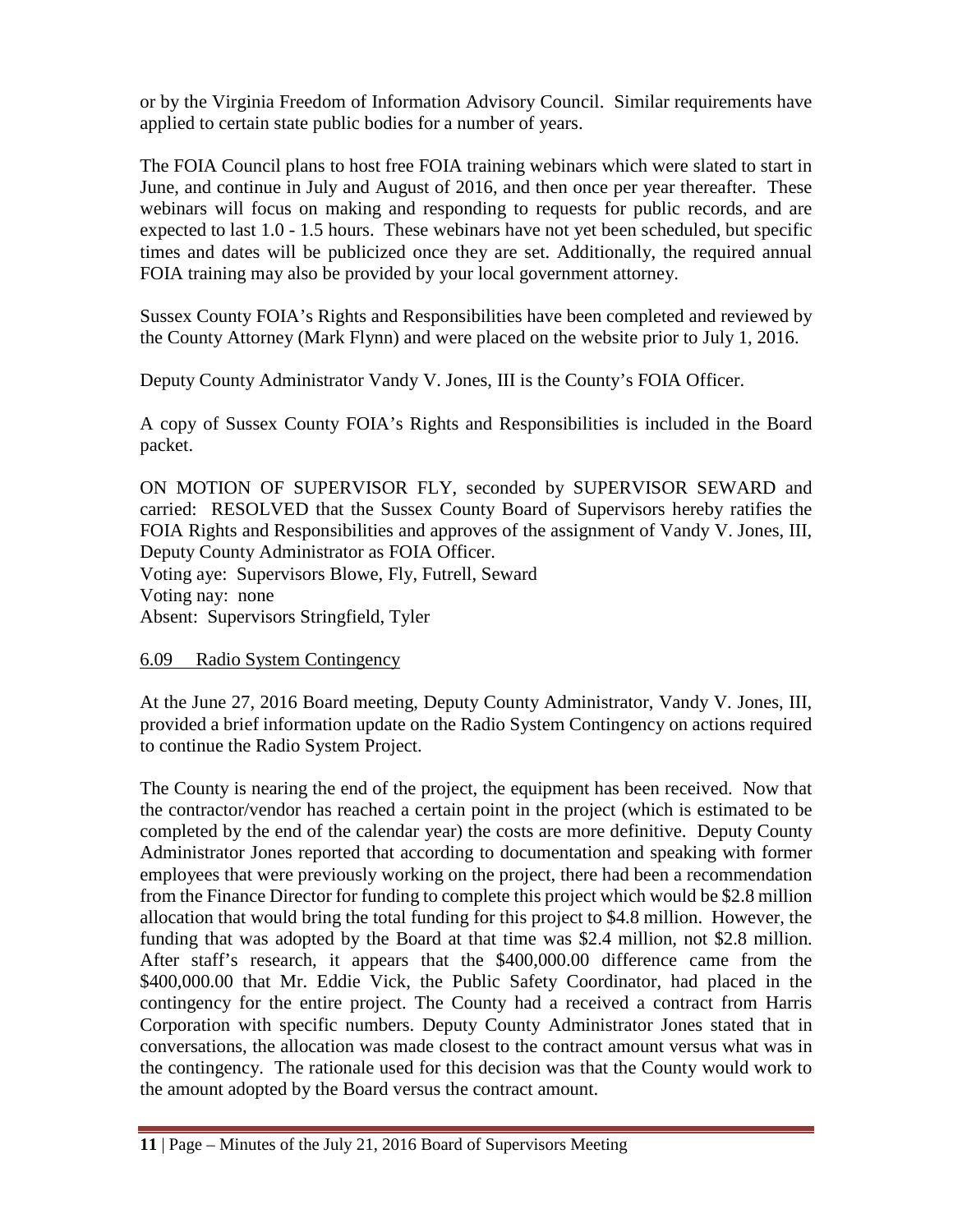Chairman Blowe requested that this item be placed on the August 18, 2016 agenda. Supervisor Fly suggested having an itemized document of spending.

### 6.10 Courthouse Fire Department Funding

Supervisor Fly stated that he attended the last Fire & Rescue Association meeting. Supervisor Fly stated that with the County developing a new plan for the Aid to Localities spending, this new plan basically eliminates funding for the Courthouse Fire Department. The only funding the Courthouse Fire Department receives is through the Aid to Localities that historically was split with the other fire departments. The other fire departments located within the towns gets an additional \$10,000.00 funding for operations from the towns. The Courthouse Fire Department is not located within an incorporated town limit, so they do not get this additional funding for operation; however, they are the fire department for the Courthouse complex and the schools. Supervisor Fly is proposing that the Board of Supervisors allocate \$10,000.00 from the Reserve to the Courthouse Fire Department for their operational fund to offset what the towns are doing for their fire departments. This would be annual expense for the County.

ON MOTION OF SUPERVISOR FLY, seconded by SUPERVISOR FUTRELL and carried: RESOLVED that the Sussex County Board of Supervisors hereby allocate \$10,000.00 to the Courthouse Fire Department to be taken out the Reserves. Voting aye: Supervisors Blowe, Fly, Futrell, Seward Voting nay: none Absent: Supervisors Stringfield, Tyler

### 6.11 Bid Results – Modular Buildings

County Administrator Davis stated that the Invitation For Bids for the modular buildings at Ellen Chambliss Elementary School in Wakefield and Jefferson Elementary School in Jarratt were advertised in the Sussex Surry Dispatch on July 6, 2016 and was placed on the County's website.

A copy of the bid document and form are included in the Board packet.

County Administrator Davis stated the highest bidders were as follows:

| Mr. Wayne Jones    | Unit 15/16 | Ellen Chambliss Elementary School         | \$300        |
|--------------------|------------|-------------------------------------------|--------------|
| Mr. Wayne Jones    | Unit 17/18 | Ellen Chambliss Elementary School         | \$300        |
| Ms. Helen Williams | Unit JE-01 | <b>Jefferson Elementary School</b>        | \$500        |
| Ms. Delphine Hall  |            | Unit JE-02/03 Jefferson Elementary School | $$100$ /each |

ON MOTION OF SUPERVISOR SEWARD, seconded by SUPERVISOR FUTRELL and carried: RESOLVED that the Sussex County Board of Supervisors hereby accepts the bids from respondents for the modular units at Ellen Chambliss and Jefferson Elementary Schools as listed.

Voting aye: Supervisors Blowe, Fly, Futrell, Seward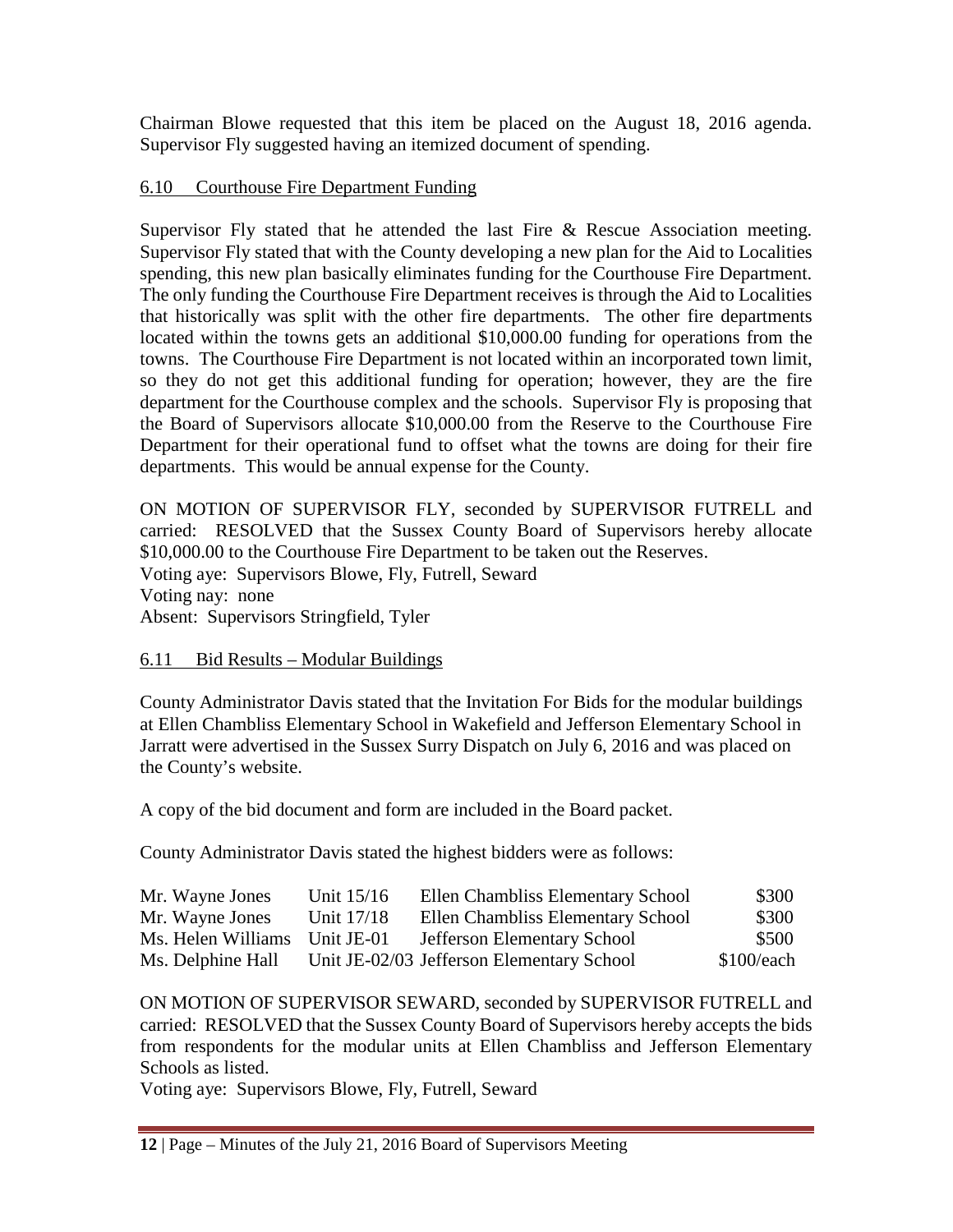Voting nay: none Absent: Supervisors Stringfield, Tyler

## 6.12 Annual VACo Conference – November 13-15, 2016, Bath County

Chairman Blowe shared that the Annual Virginia Association of Counties Conference is scheduled for November 13-15, 2016 in Bath County at The Omni Homestead.

As always, there are three (3) rooms allotted for each locality. Please let Mrs. Shilton R. Butts know if you would like to attend. The remaining three will be placed on a waiting list.

Copies of information about the conference is included in the Board packet.

# **7. Reports of Departments/Agencies**

## 7.01 Blackwater Regional Library Report, by Jenny Bailey, Library Director

Ms. Jenny Bailey, Director of Blackwater Regional Library, gave a brief overview of the state of the Sussex libraries and the outreach to the communities. The library's summer reading program held in July and August had 494 attendants to participate in the six (6) week program under the age of 18. The library also had a one-month winter reading program that's held in the month of February. This program reaches out to school age children under the age of five (5). There were 122 registrations and over 2,480 books were read within one month.

Ms. Bailey reported that as far as outreach to the community, the library had 76 programs with 1,880 attendants from Sussex County. Ms. Bailey stated that the library works closely with public schools, Tidewater Academy, Wakefield United Methodist Pre-School and Sussex County Head Start.

The Blackwater Regional Library had a local farmer's market within Waverly. Ms. Bailey stated that the Blackwater Regional Library is interested in partnering with Economic Development.

The bookmobile came back out in the County on April 21, 2016. The bookmobile offers two computers for public use as well offer free wi-fi.

### 7.02 Virginia Housing Development Authority (VHDA), Sharon Fairburn, Housing Choice Voucher (HCV) Director

Ms. Sharon Fairburn, Housing Choice Voucher Director, gave a brief overview of Sussex's Housing Program. Ms. Fairburn shared that Sussex County has assigned to it 203 allocated vouchers. The 203 allocated vouchers is what HUD has been allocated to help the County to serve individuals who need assistance with their rent. There are currently 215 families leased with four (4) families shopping for places to live, for a total of 219 that are outstanding.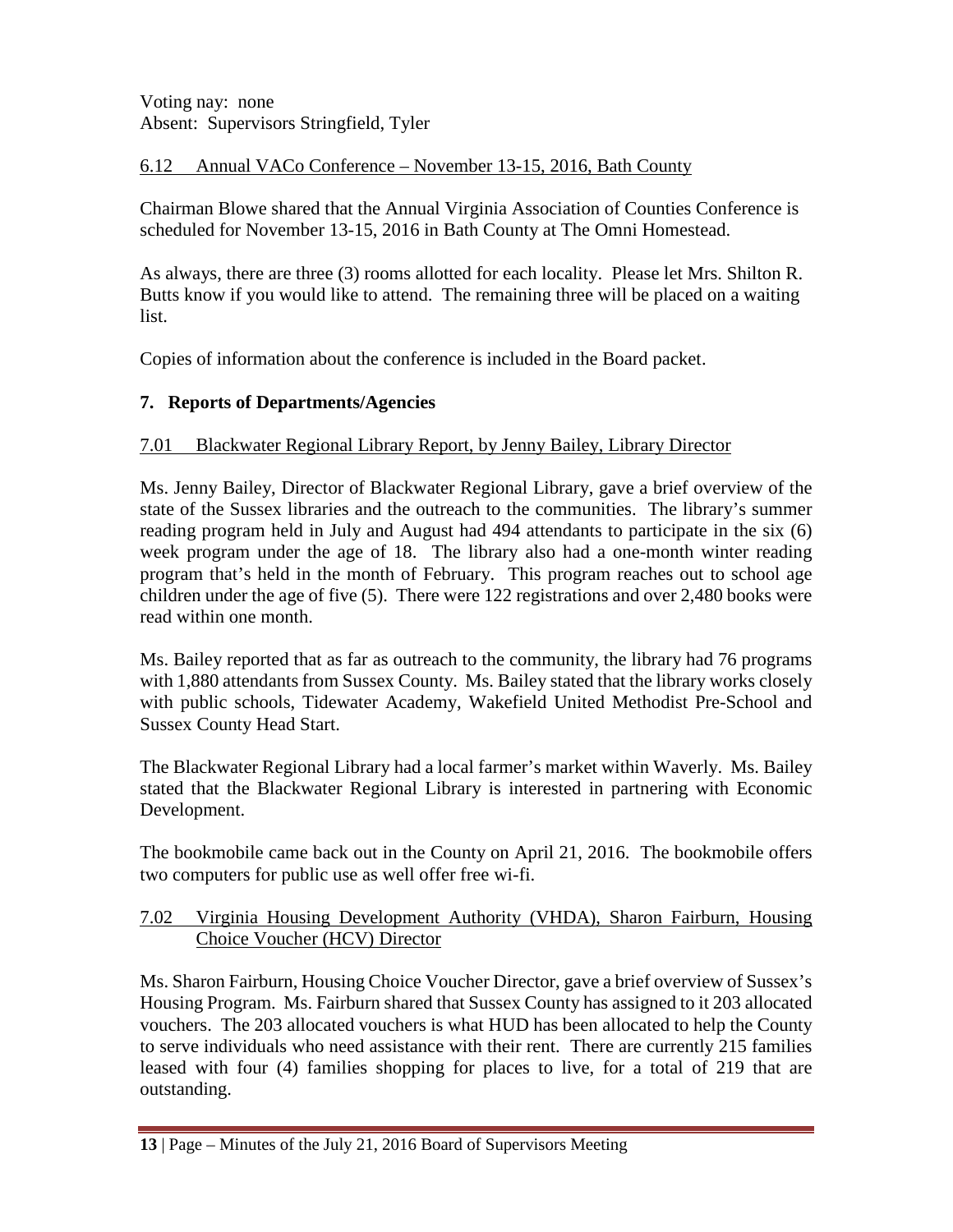Ms. Fairburn stated that funding for this program is done on a calendar year basis. Ms. Fairburn stated that when Congress appropriates money to HUD, they are given a limited amount. Sussex is allowed to lease over 100% because VHDA has thirty-one (31) different agencies in Virginia. VHDA covers 75 jurisdictions. Ms. Fairburn stated that without those local agencies and Sussex local agency, they would not be able to do their program. She stated that without Ms. Brenda Drew, Housing Program Coordinator, and her staff, VHDA would have to find someone else to do the program. Ms. Fairburn stated that different agencies balance out each other.

Ms. Fairburn also stated that technically the program can only lease up to 95% this year. The federal program that receives the funds has been limited since 2013.

Ms. Fairburn stated that there are 118 families that physically live in Sussex that are living in a rental units. Surry has twelve (12). Greenville has fifty (50). Emporia has thirty-five (35).

Ms. Fairburn reviewed the local residency preference for creating a waiting list. She stated that there are currently 158 families on the waiting list of which six (6) are in Sussex.

Ms. Fairburn stated that there was an evaluation done in 2014 with staff to determine how many families were in Sussex and the neighboring counties. She stated that there were enough families going in neighboring counties. It was decided that Sussex would try to service those areas. Ms. Fairburn stated that Sussex County does have the right to change this preference. She stated that if Sussex wishes to only serve the County of Sussex because that is all that HUD made available to the County, then it could be altered.

Ms. Fairburn is looking into funding to assist the County in servicing neighboring counties.

### 7.03 Atlantic Waste Disposal, Jason Williams, Senior District Manager

Mr. Jason Williams, Senior District Manager of Atlantic Waste Disposal, gave a brief update on Atlantic Waste Disposal activities.

Mr. Williams stated that Phase I capping project is substantially complete with some minor punch list items remaining.

Earthwork has begun on Phase II capping project. Atlantic Waste Disposal is currently constructing stormwater basins to handle the water. This project should be completed at the end of the year 2016.

Phase III capping project design has been completed and is currently being reviewed by staff. Construction is scheduled to start in early 2017.

Phase IV capping project which is at the top of the landfill is design now. It covers approximately twenty-five (25) to thirty (30) acres. Atlantic Waste Disposal still anticipates completing this project in 2016.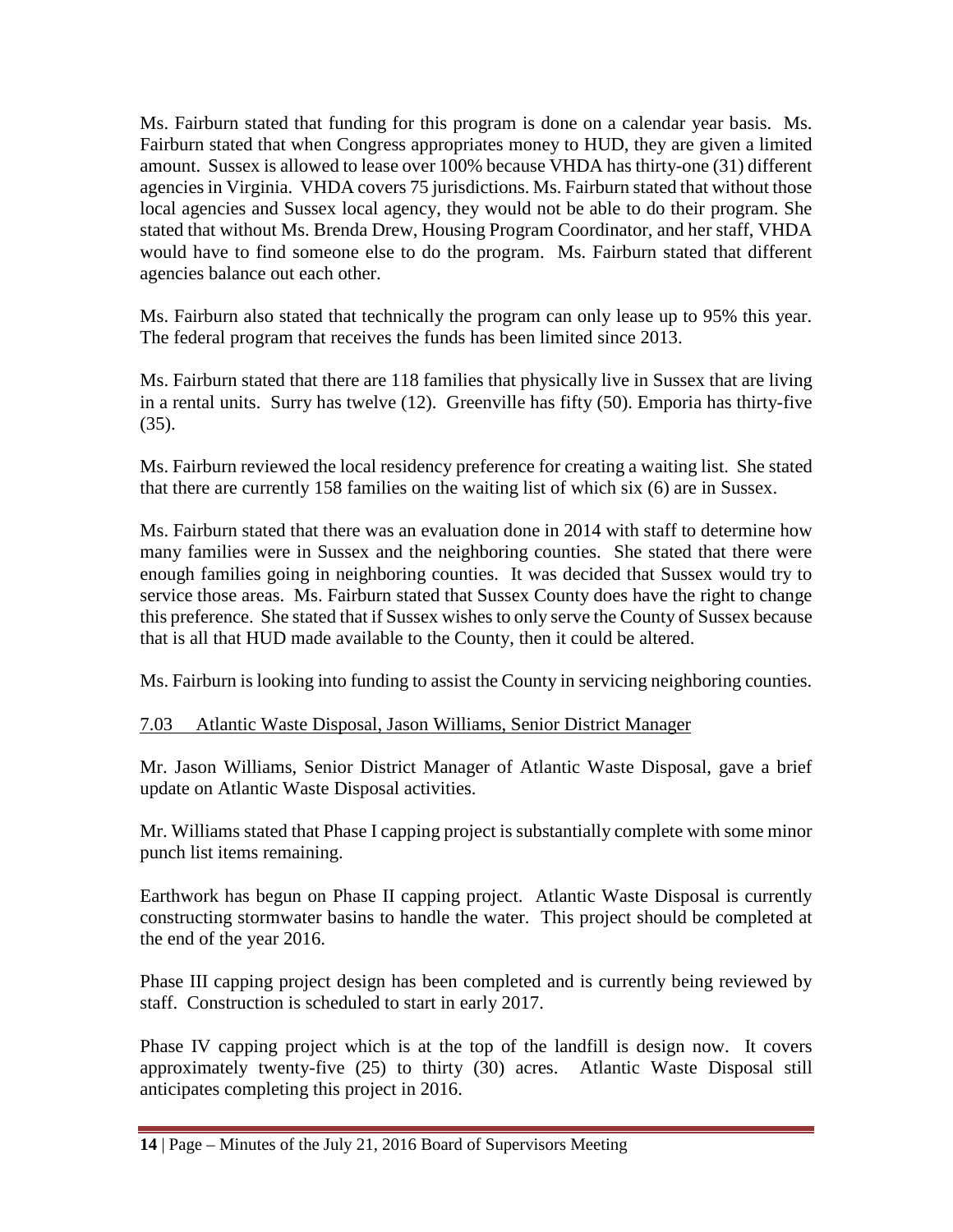Atlantic Waste is continuing to improve on the collection of gas on site in the performance of the new flare. Mr. Williams reported that thirty-five gas wells have been installed this year. Atlantic Waste is planning to install nineteen (19) more before the end of the year. Mr. Williams stated that Atlantic Waste has also purchased another flare that will assist in the collection of gas and hopes to install the flare in the third  $(3<sup>rd</sup>)$  quarter of 2016.

Mr. Williams reported that the Waste Water Treatment Plant is expected to be completed in the second  $(2<sup>nd</sup>)$  quarter of 2017.

Mr. Williams advised that the Emergency Order with the Department of Environmental Quality (DEQ) was lifted as of June 13, 2016. He advised that Atlantic Waste Disposal continues to meet with DEQ on a regular basis.

Mr. Williams stated that Atlantic Waste is still active in the community. So far this year, they are continuing to assist with the tornado relief efforts in Waverly. They have assisted with projects with Virginia Gateway Region, the Airfield 4-H Conference Center, Cooper Farms, Tidewater Booster Club, Wakefield Swim Club, Together We Dance in Waverly, the Wakefield and Waverly Baseball and Softball Programs and the Waverly Youth Football Program.

Mr. Williams extended another invitation to Board members to visit the landfill to see the progress of the projects.

## 7.04 Animal Services/Public Safety – *included in Board packet*

### 7.05 Treasurer's Report, Onnie L. Woodruff, Treasurer

Mr. Woodruff, Treasurer, gave a brief update of the budget. Mr. Woodruff advised the Board that they had the option of rolling \$500,000.00 to \$700,000.00 into the Reserve Fund.

Staff was instructed to work with Mr. Woodruff and provide a budget appropriation (BA) to encumber funds.

A copy of his report is included in the Board packet.

# 7.06. Environmental Inspections Monthly Report – *included in Board packet*

# 7.07 Department of Community Development – *included in Board packet*

# **8. Citizens' Comments (9:02 pm)**

Comments were heard from:

- Larry Diehl (Waverly District) Mr. Diehl handed out his FOIA request.
- Chester Carter (Stony Creek District)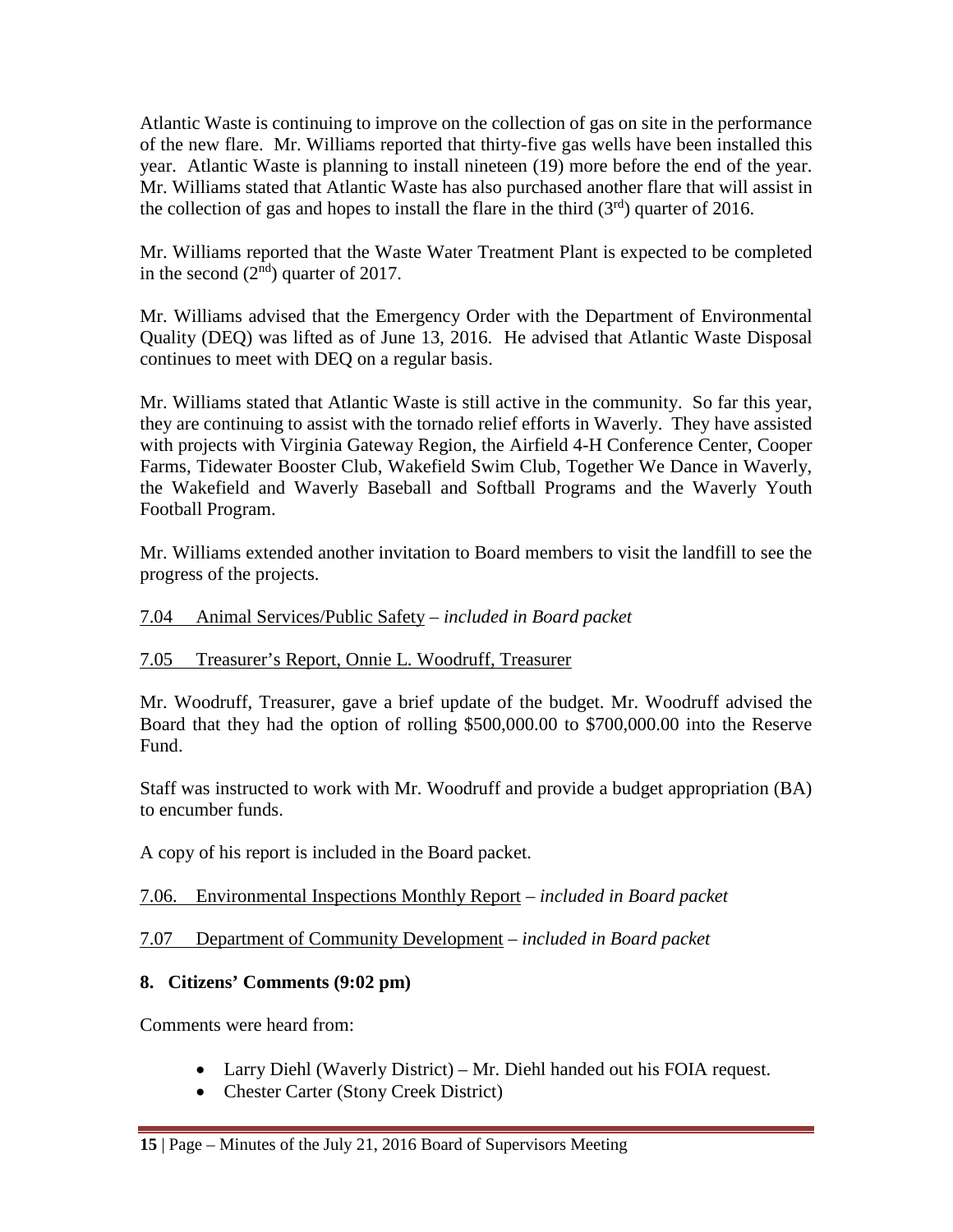- Frank Jackson (Stony Creek District)
- Otto Wachsmann (Stony Creek District)
- Anne Joyner (Wakefield District)
- Kevin Bracy (Courthouse District)

### **9. Unfinished Business** – none

### **10. New Business**

### 10.01 Meals Tax Discussion

The subject of a meals tax was brought up during the budget planning process.

County Attorney Mark Flynn advised that in order for a County to have a meals tax, it requires the County's Board of Supervisors to first adopt an ordinance, then the following must occur:

Section 58.1-3833: This tax shall be levied only if the tax is approved in a referendum within the county which shall be held in accordance with § 24.2-684 and initiated either by a resolution of the board of supervisors or on the filing of a petition signed by a number of registered voters of the county equal in number to 10 percent of the number of voters registered in the county, as appropriate on January 1 of the year in which the petition is filed with the court of such county. The clerk of the circuit court shall publish notice of the election in a newspaper of general circulation in the county once a week for three consecutive weeks prior to the election. If the voters affirm the levy of a local meals tax, the tax shall be effective in an amount and on such terms as the governing body may by ordinance prescribe. If such resolution of the board of supervisors or such petition states for what projects and/or purposes the revenues collected from the tax are to be used, then the question on the ballot for the referendum shall include language stating for what projects and/or purposes the revenues collected from the tax are to be used.

In addition, according to Beau Blevins, VACo's Director of Intergovernmental Affairs, the VACo Finance Steering Committee has been meeting to discuss issues surrounding meals tax. As a matter of fact, he stated that the Committee has requested that he start looking at the next steps and start drafting a potential statement to support legislative action giving counties the ability to adopt a meals tax without a referendum.

Mr. Blevins was supposed to contact staff with an updated report within the next few days. At this time, staff is requesting that the Board provide direction on how they wish to proceed.

Mr. Blevins provided a copy of an analysis of potential county meals tax using taxable sales from food and drinking establishments. A copy is included in the Board packet.

*This item has been tabled until the August 18, 2016 Board of Supervisors meeting.*

10.02 Authorization to Advertise RFP for Emergency Medical Services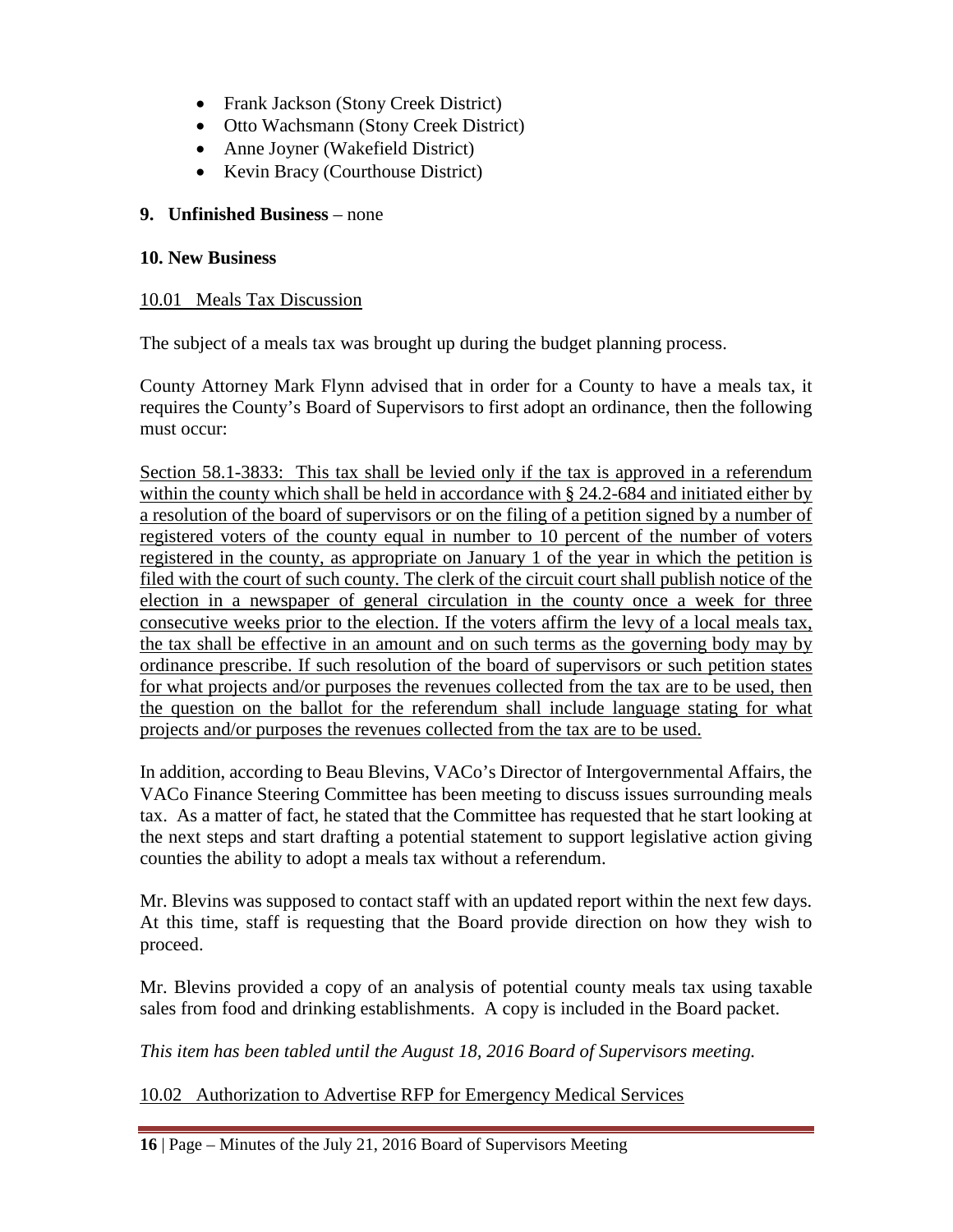County Administrator Davis stated that Sussex County's volunteer rescue squads currently have three (3) contracts for emergency medical services. There are two (2) EMS contracts with Medical Transport, LLC (MTI) which operates out of the Waverly Volunteer Rescue Squad. One of the contracts is between the Squad and MTI and the other contract is between the County and MTI. However, the County pays for both contracts. The third contract which is with Life Star Ambulance Services and they operate out of the Stony Creek Volunteer Rescue Squad.

Both contracts went into effect several years ago and staff is recommending that an RFP process be completed for and that the Board approve one contractor to provide countywide services.

ON MOTION OF SUPERVISOR FUTRELL, seconded by SUPERVISOR SEWARD and carried: RESOLVED that the Sussex County Board of Supervisors hereby authorize staff to prepare and advertise a Request for Proposals for Emergency Medical Services. Voting aye: Supervisors Blowe, Fly, Futrell, Seward Voting nay: none Absent: Supervisors Stringfield, Tyler

### 10.03 Amend Tax Rate Ordinance

County Attorney Flynn stated his partner, Mr. John Paul Woodley working with Vice Chair Seward worked with Atlantic Waste Disposal regarding timbering. Timber was cut and sold on property owned by the County. The County is in receipt of \$25,000.00 from Atlantic Waste Disposal for the value of the timber.

County Attorney Flynn stated that in June during the budget process, the discussion was the difference in a four cent  $(4¢)$  real estate tax increase and a three and one half cent  $(3-)$  $1/2\varphi$ ) real estate tax increase is approximately \$23,000.00.

County Attorney Flynn stated that a motion to reconsider cannot be done unless it's at the same meeting which is Robert Rules of Order which the County follows.

Vice Chair Seward stated that she would like to see something tangible done with the \$25,000.00 that has an impact on the citizens.

County Attorney Flynn advised that the State Code provisions on amending real estate tax rates states that at such that once the land books have been delivered to the treasurer, real estate tax rates cannot be amended for that year.

Chairman Blowe made the motion to table this item.

Vice Chair Seward offered a substitute motion.

ON MOTION OF SUPERVISOR SEWARD, seconded by SUPERVISOR FLY and carried: RESOLVED that the Sussex County Board of Supervisors hereby amend the tax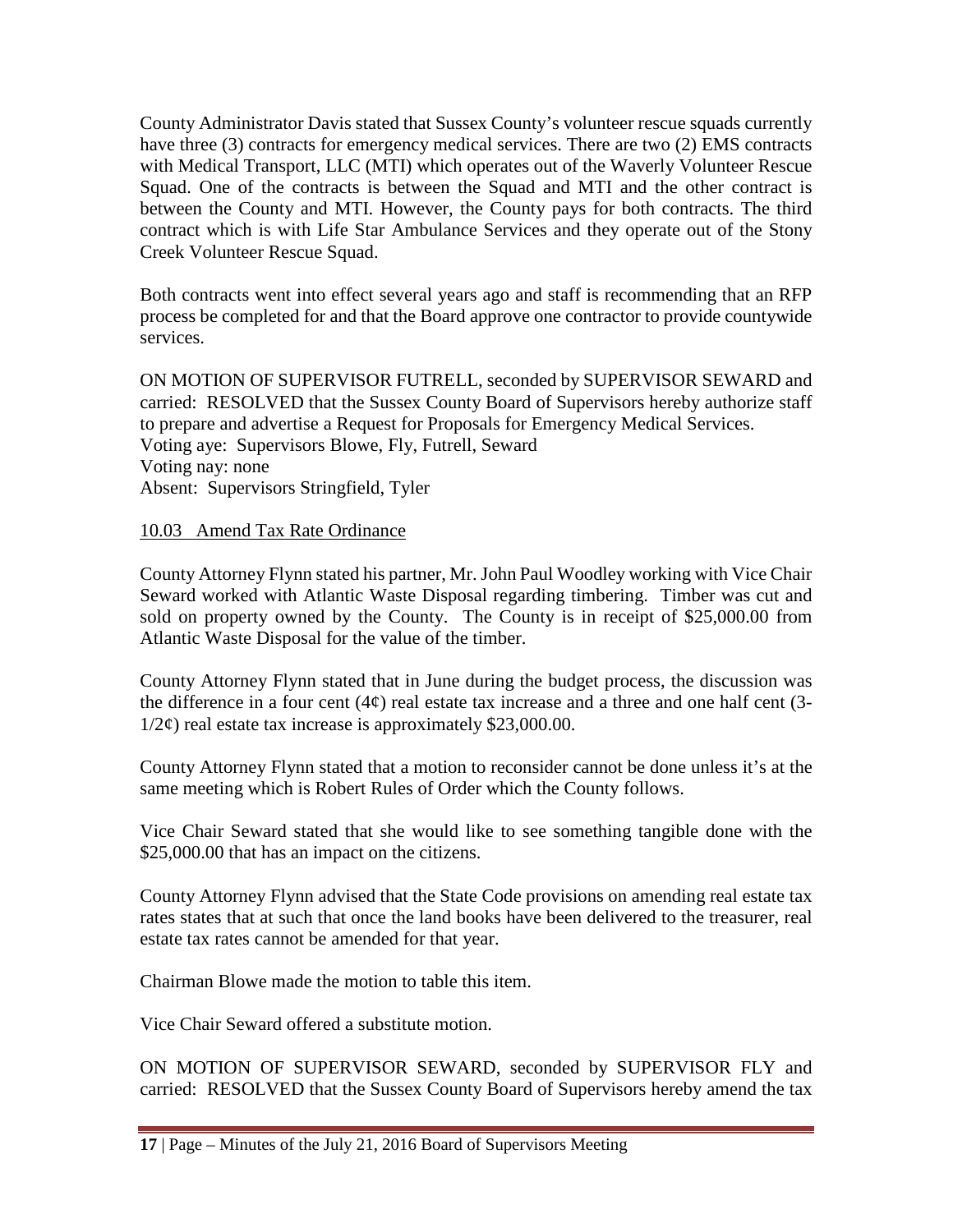rate ordinance to reduce the four cent  $(4¢)$  real estate tax rate to three and one half cent  $(3-)$  $1/2\epsilon$ ) real estate tax. Voting aye: Supervisors Fly, Seward Voting nay: Supervisors Blowe, Futrell Absent: Supervisors Stringfield, Tyler

Motion failed. All Board members are not present. Item is not a tie breaker vote.

### 10.04 Planning Commission Membership

County Administrator Davis stated that at a budget work session with the Board of Supervisors, a question was raised as to whether or not the Planning Commission, as requested, at their regular meeting held on June  $6<sup>th</sup>$ . The majority of the Planning Commission members stated that they do not feel the Commission is too large. One Commissioner firmly stated, "they did not request to be enlarged as that decision was made by the Board of Supervisors". One Commissioner (Bracy) did articulate that he felt the Commission had too many members and stated that he would be willing to resign. Since the Planning Commission meeting, Commissioner Gurney Cowling, Jr. has called the office to verbally resign his position. Resignation was requested in writing; however, to date, resignation has not been received.

As requested by the Board, staff compiled a summary which outlined the number of Planning Commission members that serve on the Planning Commission in various counties throughout Virginia. A copy of the summary is included in the Board packet. Also included in the Board packet is Section 15.2-2212 of the Code of Virginia which outlines the Board's responsibility, as the governing body, as it relates to the Planning Commission.

*This item was tabled until the August 18, 2016 Board of Supervisors meeting.*

# **11. Board Member Comments** – no comments were heard.

11.01 Blackwater District

11.02 Courthouse District

11.03 Henry District – Absent

11.04 Stony Creek District

11.05 Wakefield District – Absent

11.06 Waverly District –

### **12. Closed Session**

12.01 Convene into Closed Session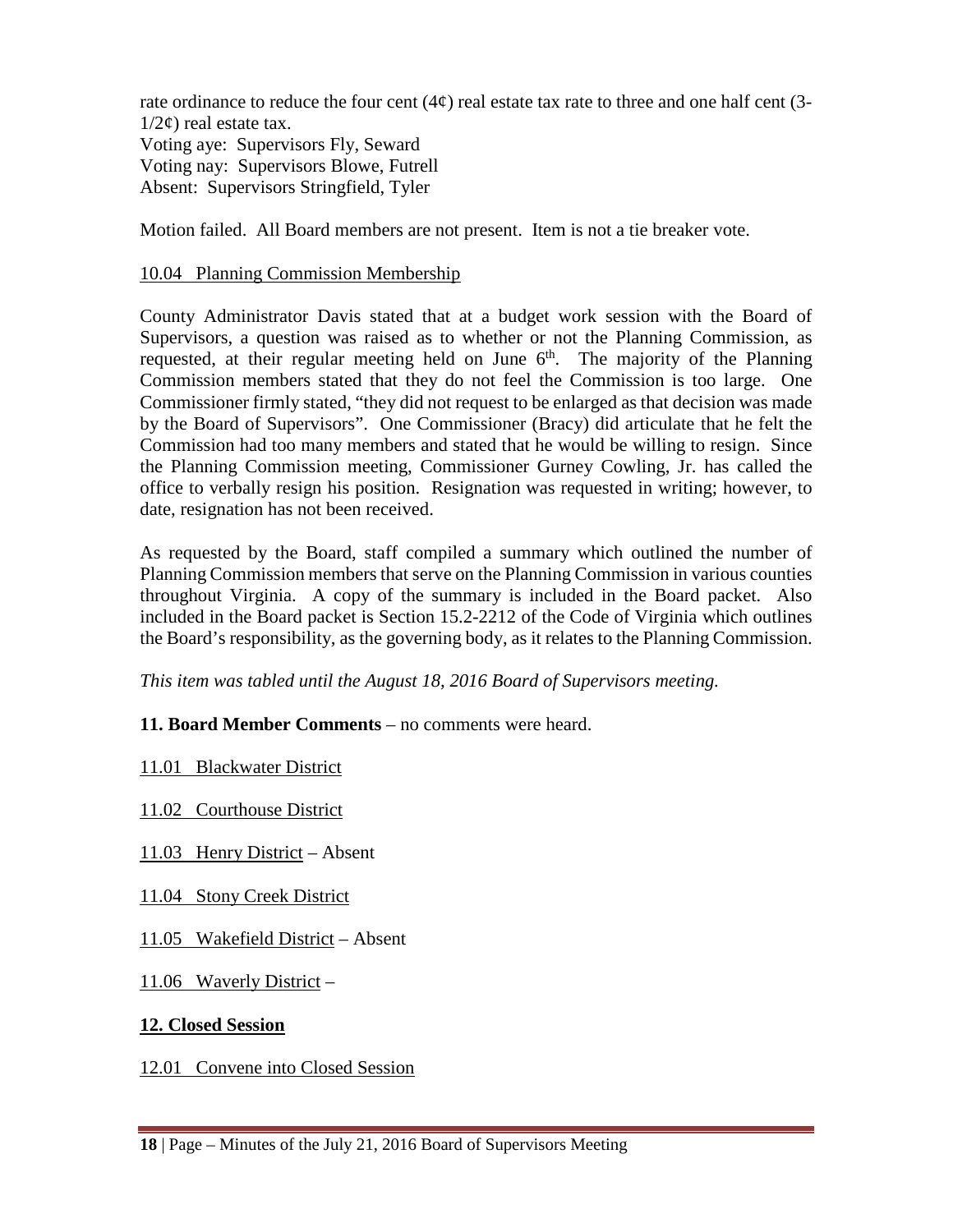ON MOTION OF SUPERVISOR SEWARD, seconded by SUPERVISOR FLY and carried: RESOLVED that the Sussex County Board of Supervisors hereby enters Closed Session for (1) discussion of personnel matter regarding resignation of public employee and responsibilities of the county administrator pursuant to applicable Code Section 2.2- 3711(A)1; and, (2) for consultation with legal Counsel about Atlantic Waste Disposal pursuant to applicable Code Section 2.2-3711(A)7.

Voting aye: Supervisors Blowe, Fly, Futrell, Seward Voting nay: none Absent: Supervisors Stringfield, Tyler

## 12.02 Reconvene to Open Session

ON MOTION OF SUPERVISOR SEWARD, seconded by SUPERVISOR FLY and carried: RESOLVED that the Sussex County Board of Supervisors hereby returns to Open Session. Voting aye: Supervisors Blowe, Fly, Futrell, Seward Voting nay: none Absent: Supervisors Stringfield, Tyler

### 12.03 Certification

ON MOTION OF SUPERVISOR SEWARD, seconded by SUPERVISOR FLY and carried: RESOLVED that the Sussex County Board of Supervisors hereby approves adoption of resolution for certification, to-wit:

WHEREAS, that the Sussex County Board of Supervisors convened a Closed Meeting on this date pursuant to an affirmative recorded vote in accordance with the provisions of the Virginia Freedom of Information Act; and

WHEREAS, Section 2.2-3712 of the Code of Virginia, as amended, requires a certification by the Board that such Closed Meeting was conducted inconformity with Virginia law.

NOW THEREFORE BE IT RESOLVED that the Board of Supervisors hereby certifies that, to the best of each member's knowledge (i) only public business matters lawfully exempted from Open Meeting requirements by Virginia law were discussed in the Closed Meeting to which this certification resolution applies, and (ii) only such public business matters as were identified in the motion convening the Closed Meeting were heard discussed or considered.

Voting aye: Supervisors Blowe, Fly, Futrell, Seward Voting nay: none Absent: Supervisors Stringfield, Tyler

### 12.04 Action Resulting from Closed Session

ON MOTION OF SUPERVISOR FLY, seconded by SUPERVISOR FUTRELL and carried: RESOLVED that the Sussex County Board of Supervisors hereby approves that